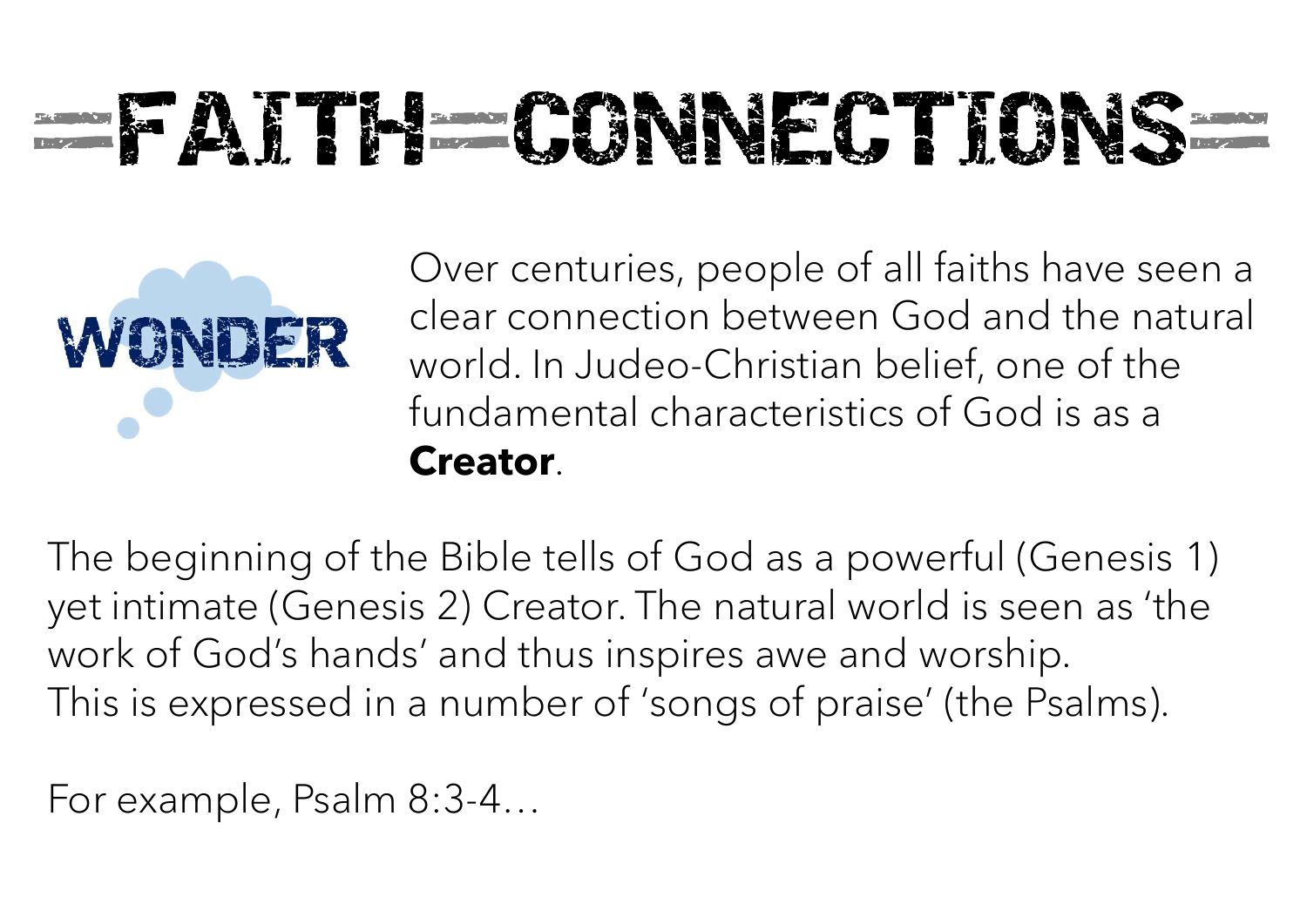When I look at the night sky and see the work of your fingers the moon and the stars you set in place what are mere mortals that you should think about them, human beings that you should care for them?

Or Psalm 19:1-4…

How clearly the sky reveals God's glory! How plainly it shows what he has done! Each day announces it to the following day; each night repeats it to the next. No speech or words are used, no sound is heard; Or Fsalm 19:1-4...<br>How clearly the sky reveals God's glory!<br>How plainly it shows what he has done!<br>Each day announces it to the following day;<br>each night repeats it to the next.<br>No speech or words are used,<br>no sound is hea